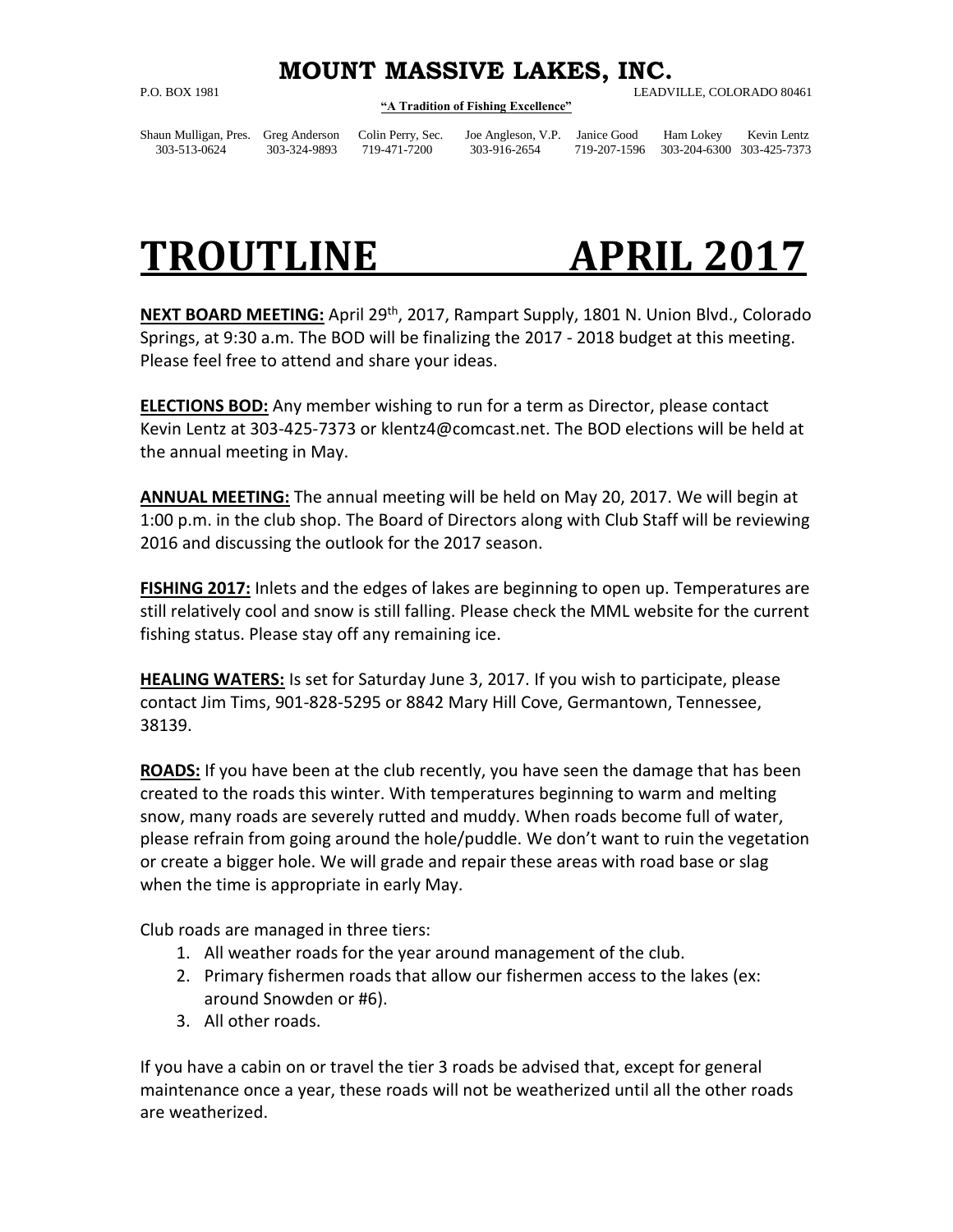**BOAT CLEANUP:** In an effort to clean up lake shorelines and fishing access areas, MML staff will be conducting a boat clean up. We previously asked that members ID their boats before October 31st, 2016. We realized that we began this project too late in the summer, as some members would not be back to MML until 2017. We will extend this project until May  $31^{st}$ , 2017 so all members have an opportunity to ID their boat(s). ID stickers are located in the guest badge box at the office. Please write your cabin number and place the sticker(s) on your boat(s). After May  $31<sup>st</sup>$ , MML staff will move unidentified boats to the boneyard.

**2017 FISH STOCKING:** We will be stocking our 2017 kamloops rainbows on May 1, June 5, 26, July 5, 24, and August 14, along with our cutbow super catchables on May 1 and June 5. We expect to stock over 16,500 fish this year. 2017 will be the first year of stocking super catchables since 2013. If you would like to help stock on any of these dates, please contact Brent at 719-293-5441.

**2017 KAMLOOPS RAINBOWS:** We currently have 19,008 kamloops rainbows and they are 16'' long. We will use hold back 2,500 of these kamloops rainbows for our 2018 super catchable program. These fish were 23.5 ounces when we sampled them last October and they are now 20 ounces. Throughout the winter, as ponds begin to ice over, we suspend feeding as the fish become lethargic and the water temperature is too cold to produce any growth. It is common for these fish to lose weight until regular feeding begins in the spring as water temperatures increase. These fish should be back to where they were last fall within one month. Pasture pond has the biggest fish, which were 28 ounces in October and are currently 22 ounces. When these fish retain their weight, we will use them for our first stocking of the year. The 2017 kamloops rainbows are currently in New Pond, Pasture Pond, and Rainbow Pond.

**2017 CUTBOW SUPER CATCHABLES:** We currently have 2,105 cutbows and they look fantastic. They average 19.0" and weigh almost three pounds. As the water temperature increases, they will be back on their normal feeding schedule. These super catchables will be stocked in May and June throughout the entire club. Please remember that the 19" rule is still in effect.

**2018 TRIPLOID RAINBOWS:** We currently have 23,573 and they are 10''. These fish will be grown all summer to become our catchables in 2018. We will hold back 2,500 of this year class for our super catchable program in 2019. These fish are currently in Jones Pond, Hatchery Pond, and Pond 1. We will begin to move these fish as Pasture Pond and Rainbow Pond become available after we stock the 2017 catchables from those ponds. This will put the fish into warmer water and provide less crowded conditions, which will provide better growth and less disease.

**2019 TRIPLOID RAINBOWS:** Our triploids are healthy and growing fast. They are five months old and already 3.2". We currently have 28,886. We graded these fish in March and kept 29,000. Grading allows us to keep the bigger fish, keep uniform size, and gives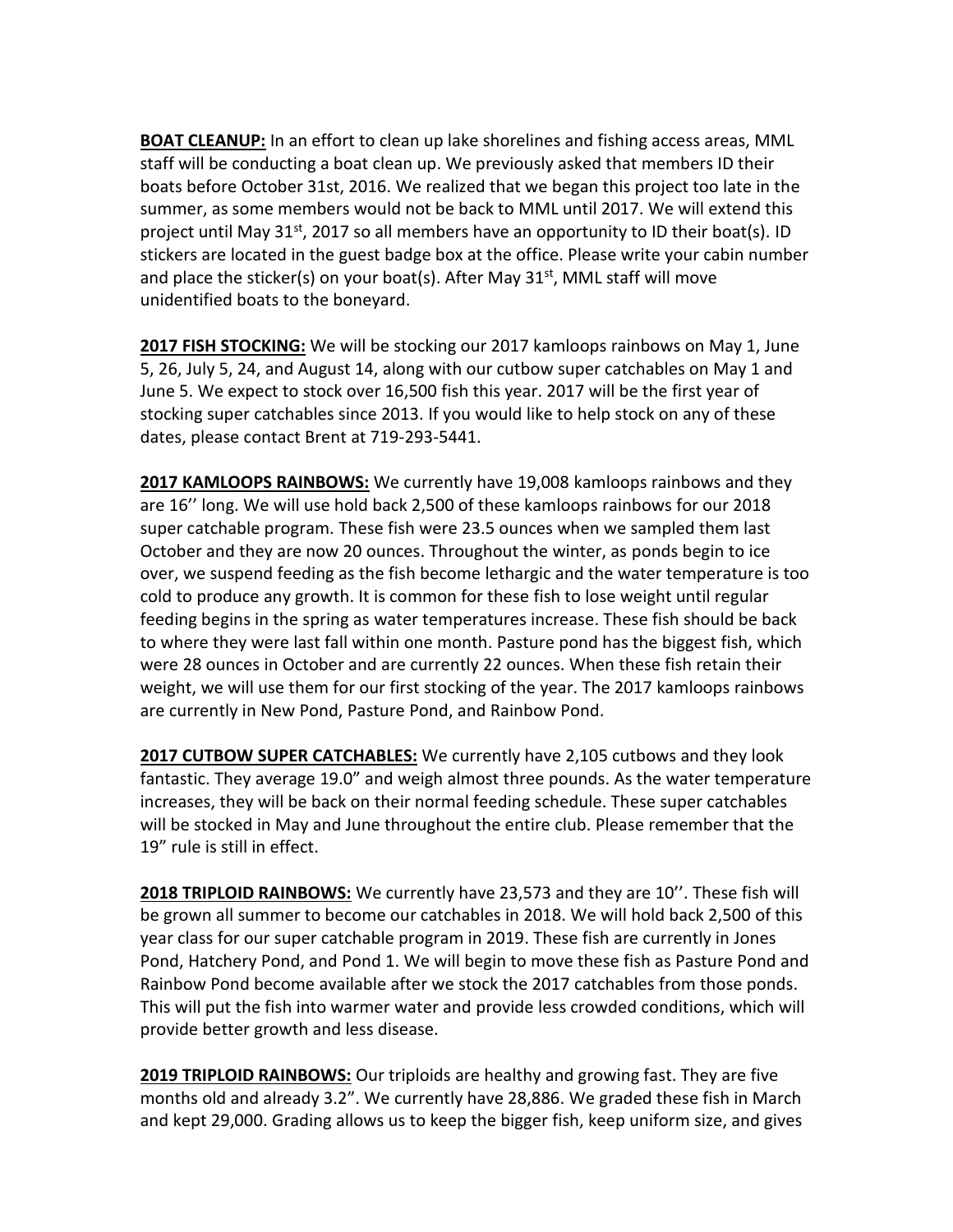us an accurate number of remaining fish. Instead of only keeping 28,000, we decided to keep 29,000 to help mitigate disease and predation throughout the summer until we grade them again this fall. We will keep 24,000 this fall when they get graded for the final time, which is consistent with last year, to help replenish our numbers after winter predation from bald eagles and coyotes. We will put these fish into Jones Pond, Pond 1, and Hatchery Pond for the winter. The water temperatures have been rising slightly and this spring has provided us with great temperatures to grow fish fast and stay healthy. As these fish keep growing, we will continue to move them into additional raceways, ponds, and tanks to keep them thinned out and healthy.

**2017 BROWN TROUT:** We currently have 5,690 and they are 2.0''. Our 2017 brown trout are from MML brown trout eggs and are growing well. Although these brown trout grow slightly slower than the ones we received from CPW in 2013 and 2014, we expect these fish to reach 3'' by June. We will stock 1,520 into Lakes 6,8,9, and 18.

**2017 TIGER TROUT:** We currently have 1,295 and they are 1.7''. We plan to stock Lakes 2,10,11,15,19, and 26 when they reach 3" around August  $1<sup>st</sup>$ . We had an excellent egg take this year, supplying us with extra fish to possibly use in other lakes.

**19" RULE:** Please remember, beginning in 2013 the MML rule to allow harvest of one (1) fish over 19" has been amended. Drought conditions in 2012 and 2013 resulted in the loss of the super catchable program which produced most of these of fish. Although fish 19" and larger have been produced for this summer, **all fish 19'' or larger must be returned to the water immediately.** If you see anyone violating this rule, please get their badge number and notify staff at 719-293-5441 or 719-293-5423.

**CONDOLENCES:** Long-time Mount Massive Lakes member, Rex Bennett, passed away February 9<sup>th</sup> at his winter home in Sun Lakes, Arizona. Rex and his first wife, Louise, received their Mount Massive membership as a wedding gift from his father and mother, Ralph and Opal Bennett (also MML members), in 1953. Known for his great smile and warm personality, Rex was well known by trout club members. Rex is survived by his wife, Sherry K., and daughters Janice (Bob) Good and Sharon Bennett, as well as grandchildren, Anna Jones, Christina Jones, Jeff and Vanessa Cullers and Jason and Jennifer Cullers, and great grandchildren, Arielle and Juliette Cullers. While in the military and stationed at the 10<sup>th</sup> Mountain Division's Camp Hale, Rex often treated members of his unit with fresh trout dinners courtesy of Mount Massive. In 1986, Rex and his second wife, Sherry , built Cabin #69 on the site previously occupied by his uncle, Hugh Bennett. A member of the Pikes Peak Range Riders, Rex led the member trail ride over Weston Pass in 1969.

It is with great sadness to share the news that past MML office manager, Carol Smith passed away on February 23, 2017. She had a wonderful sense of humor and will be missed by all who knew her. She was resting peacefully within view of the Pacific Ocean in Gold Beach, OR. There is a wonderful obituary of Carol on the Bailey-Kent Funeral Homes website, [www.kentfuneralhomes.com.](http://www.kentfuneralhomes.com/) There will be a Rosary Service for Carol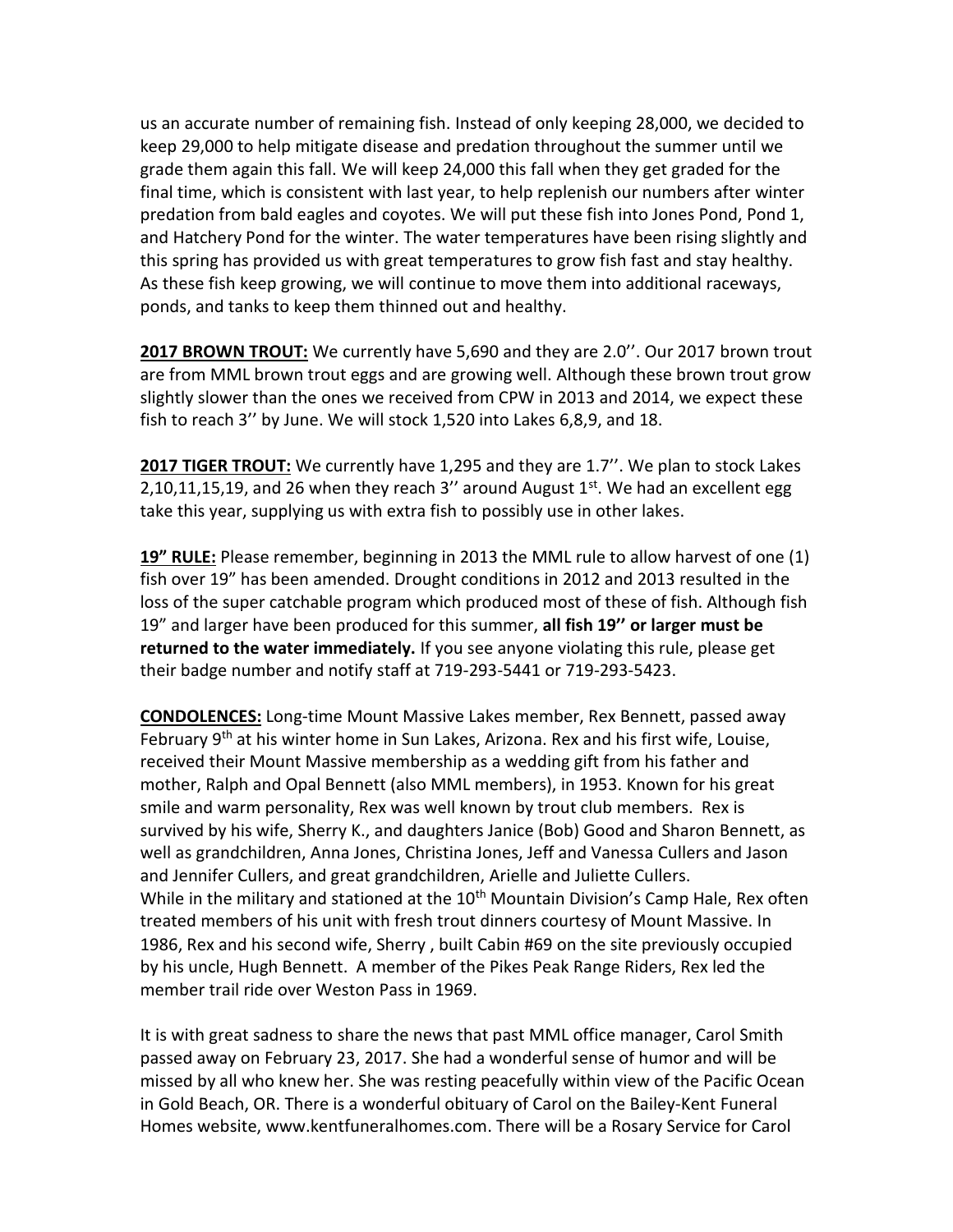on June 23, 2017 at Annunciation Catholic Church in Leadville, CO. Mass of Christian Burial will be held Saturday, June 24, 2017, at Annunciation Catholic Church, times to be announced later. In lieu of flowers the family requests donations be made to the "Building Fund", c/o Holy Family Parish, 609 Poplar, Leadville, CO 80461.

**NATIONWIDE TROUT LOSSES:** The USDA reports total losses of all trout intended for sale were 32.1 million fish during 2016 nationwide, an increase from 28.3 million fish in 2015. This is approximately 22% of the total trout reared in 2016. MML experiences about a 20% loss annually. The USDA reports that the major contributing factor for the 2016 nationwide losses was from disease, which accounted for 89%.

**WATER FLOWS:** Our water flows have been stable and we are still running water throughout the entire system. We had a snowy January which brought about 2-3 feet of snow to the club. Throughout February and March, we did not have much precipitation. According to USDA Colorado SNOTEL, the Arkansas River Basin is at 125% snowpack, with statewide being 113%. We have the second highest snowpack in the state, trailing the southwest corner which has 128%. During March, we had fairly warm temperatures that melted snow on Weston Pass, putting the Arkansas River Basin as low as 96%, which was the lowest in the state at that time. Although this number is hard to relate to the club, Weston Pass now has a considerable amount of snow. In order to have a good water year, we rely on snow storms this time of year, which provide a lot of moisture to add on top of the current snowpack. We also rely on cool spring time temperatures to allow spring runoff at a steady rate.

**SPEED LIMITS:** All vehicles shall be operated in such a manner as not to disturb other members and shall not be hazardous to the operator, passengers, or pedestrians. The maximum speed limit of 20 MPH (10 MPH on dikes or dams) shall not be exceeded and good safe driving practices shall be observed at all times.

**FOR SALE LIST:** Is no longer part of the "Troutline" but is located on the MML website. Please contact Shaun Mulligan (303-513-0624) if you wish to list a membership or other items for sale.

**MML WEBSITE:** If you have not had a chance to check out the new website, please do so at mountmassivelakes.org, password Fishing1. The "for sale section is now up and running and also check for updates in the "Managers Corner" section for the latest news and recent activity from MML staff, including pictures. The website will also provide information such as fishing status, club updates, BOD meeting dates/times/locations, annual meeting date/time, and previous club material such as the Troutline. We would like to thank BOD member Gregg Anderson for all the great work he has done to make this new website successful and updated with the most current information.

**MML VEHICLE WINDOW STICKERS:** We have new MML stickers (old ones don't need to be replaced) for members to place on the window of their vehicles. Please stop by the office next time you're at the Club if you would like one.